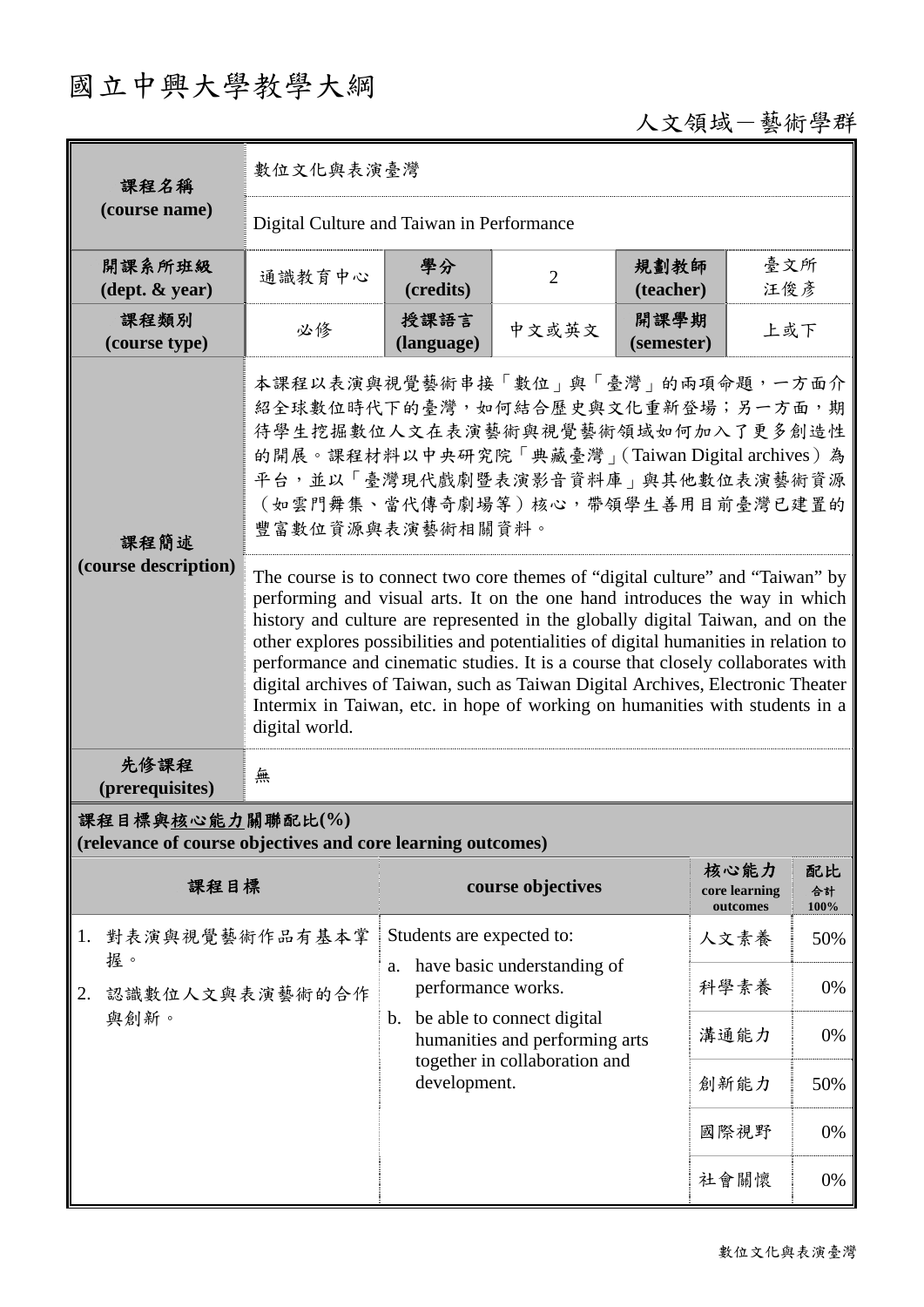| 課程目標之教學方法與評量方法<br>(teaching and assessment methods for course objectives)                                                                                                                                                                                                                                                                                                                                                                                                                                                                                                                                                  |                                                                |  |  |  |  |
|----------------------------------------------------------------------------------------------------------------------------------------------------------------------------------------------------------------------------------------------------------------------------------------------------------------------------------------------------------------------------------------------------------------------------------------------------------------------------------------------------------------------------------------------------------------------------------------------------------------------------|----------------------------------------------------------------|--|--|--|--|
| 教學方法 (teaching methods)                                                                                                                                                                                                                                                                                                                                                                                                                                                                                                                                                                                                    | 學習評量方式 (evaluation)                                            |  |  |  |  |
| 1. 數位文本閱讀, 包含文字、影像、劇場與舞蹈。  1. 出席與參與課堂討論。(30%)<br>2. 課堂討論。<br>3. 寫作分析。                                                                                                                                                                                                                                                                                                                                                                                                                                                                                                                                                      | 2. 每週繳交該週上課進度之心得與觀察報<br>告,全學期應至少繳交10篇,從優選擇其<br>中7篇作為學期總分。(70%) |  |  |  |  |
| 授課內容 (單元名稱與內容、習作 / 考試進度、備註)<br>(course content and homework / tests schedule)                                                                                                                                                                                                                                                                                                                                                                                                                                                                                                                                              |                                                                |  |  |  |  |
| 一、課程介紹<br>二、數位人文簡介<br>三、數位人文與表演藝術的互涉<br>四、數位如何說故事? Ⅰ:舞蹈<br>Ⅱ:劇場<br>Ⅲ:影像<br>五、數位與舞蹈 I : 雲門舞集《白蛇傳》<br>Ⅱ:雲門舞集《薪傳》<br>Ⅲ:無垢舞蹈劇場《觀》<br>六、數位與古典Ⅰ:國光劇團《王熙鳳大鬧寧國府》<br>Ⅱ:民俗的身體實踐:白沙屯媽祖進香儀式<br>七、數位與全球 I:好萊塢<br>Ⅱ:臺灣新電影《飲食男女》<br>八、數位與社會運動Ⅰ:紀錄片《天堂小孩》<br>Ⅱ:作為行動藝術的「太陽花運動」                                                                                                                                                                                                                                                                                                                                                              |                                                                |  |  |  |  |
| 教科書與參考書目(書名、作者、書局、代理商、説明)<br>(textbook & other references)                                                                                                                                                                                                                                                                                                                                                                                                                                                                                                                                                                 |                                                                |  |  |  |  |
| 1. 典藏臺灣:<br>a. 臺灣視覺記憶 http://catalog.digitalarchives.tw/Catalog/List.jsp?CID=6409<br>b. 臺灣戲劇與美術主題資料庫 http://catalog.digitalarchives.tw/Catalog/List.jsp?CID=64937<br>c. 攝影 http://catalog.digitalarchives.tw/Catalog/List.jsp?CID=14751<br>d. 臺灣現代戲劇暨表演影音資料庫 www.eti-tw.com<br>2. 雲門舞集,臺北市:財團法人雲門舞集文教基金會,二版,1998<br>賴聲川:劇場1,賴聲川,臺北市:元尊文化公司,1999<br>3.<br>國劇新編:王安祈劇集,王安祈,臺北市:行政院文化建設委員會,1991<br>4.<br>5. 優劇場「溯計畫」的理念與實踐之研究,劉昶,臺北市:國立臺北藝術大學,2007<br>6. 房間裡的衣櫃,蔡明亮,臺北市:周凱劇場基金會,1993<br>7. 毛屍,田啟元,國民文選:戲劇卷1,臺北市:玉山社出版公司,2004<br>8. 十年一觀:悲憫自然的身體史詩,羅毓嘉等,臺北市:國立中正文化中心,2010<br>9. 李安,《飲食男女》<br>10. 蔡明亮,《河流》<br>   11. 馬躍比吼,《天堂小孩》 |                                                                |  |  |  |  |